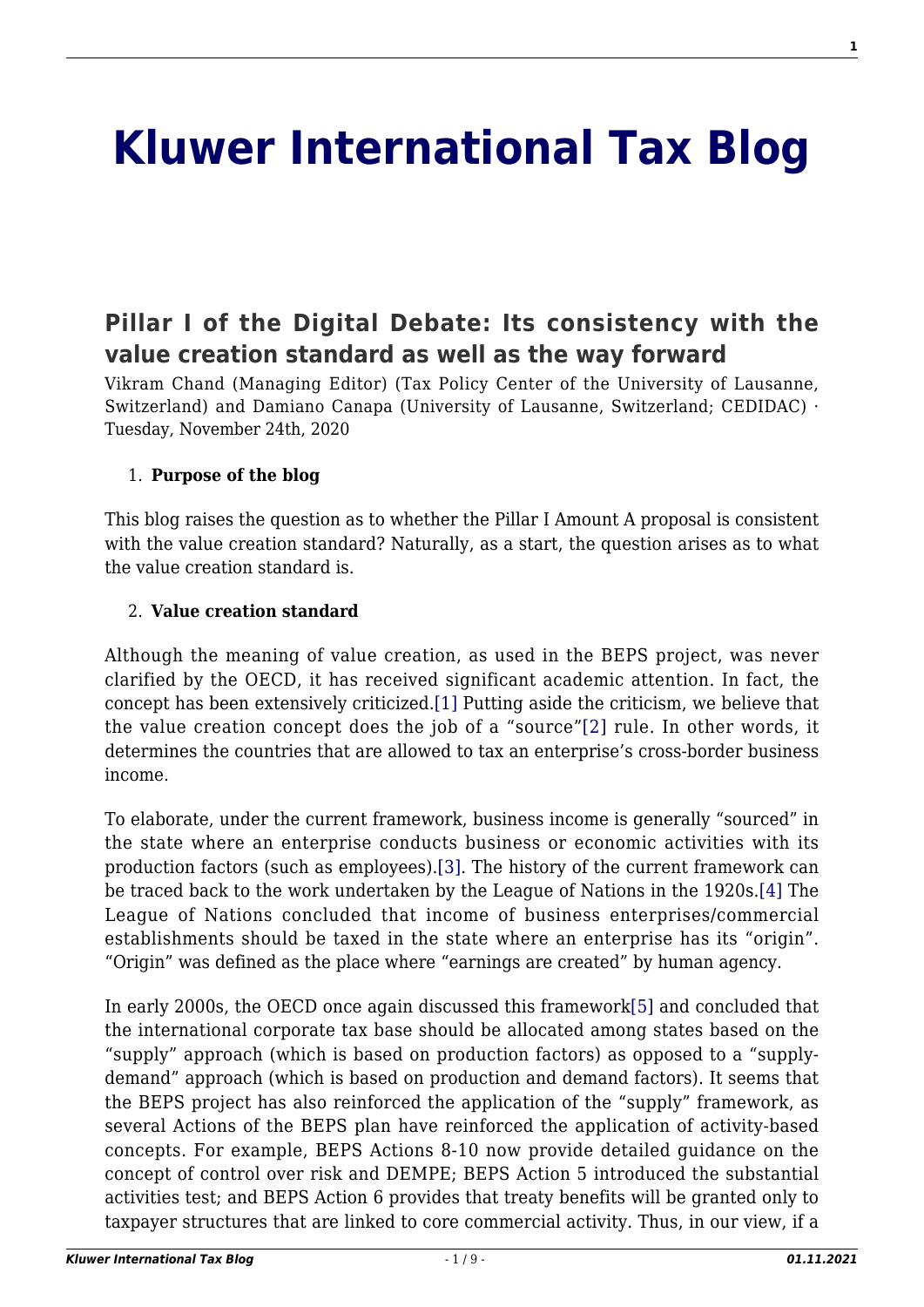corporate taxpayer's personnel, such as employees, performs relevant activities only in Country R (assuming Country R is also the state of its tax residence), then business income derived from those activities should prima facie be taxed only in that state under tax treaty and Transfer Pricing (TP) rules.[\[6\]](#page-4-5)

<span id="page-1-1"></span><span id="page-1-0"></span>On the other hand, from an international corporate tax perspective, when Company R from Country R conducts business in Country S through "origin", "supply", or "value creation" factors therein (such as its employees), then the latter state taxes the income linked to those factors[.\[7\]](#page-4-6) From a legal taxable nexus perspective, the value creation factors in Country S could either be a part of the same enterprise (such as a PE[\)\[8\]](#page-4-7) or a separate related entity. From a profit allocation perspective, TP rules are typically employed to allocate profits to the separate related entit[y\[9\]](#page-4-8) or to the PE.[\[10\]](#page-4-9)

### <span id="page-1-3"></span><span id="page-1-2"></span>3. **The Pillar I debate**

<span id="page-1-6"></span><span id="page-1-5"></span><span id="page-1-4"></span>In addition to acting as a "negative source" rule,[\[11\]](#page-5-0) the value creation concept has also been used to argue for the development of a "positive source" rule.[\[12\]](#page-5-1) Indeed, with the rise of digitalization, policymakers are currently being confronted with the issue of how a user/market country can tax the business income of an enterprise operating in the digital space. While this issue was being debated heavily in academic and policymaking circles in 2019, the OECD issued a Public Consultation Document[\[13\]](#page-5-2) offering the following three solutions: the user participation (UP) approach, the marketing intangibles (MI) approach and the significant economic presence (SEP) approach. Of these three approaches, the first two were linked to the value creation concept. The UP proposal argued that a user creates value and not the activities of the firm itself. This proposition should be dismissed as the mere availability / contribution of raw data by users does not create value for an enterprise. The MI proposal, on the other hand, argued that the activities of a firm create intangible value in the minds of the customers/users and proposes to tax such intangible value. This line of thinking stays within the boundaries of the value creation concept. In the latter part of 2019, these three approaches were merged in the OECD's Proposal for a Unified Approach under Pillar I (Pillar I Proposal),[\[14\]](#page-5-3) which comprises, in particular, of Amount A.[\[15\]](#page-5-4) One can raise the question of whether Amount A is consistent with the value creation standard (as the present authors understand it).

### <span id="page-1-8"></span><span id="page-1-7"></span>4. **Our perspective**

On the one hand, it could be argued that out of these three proposals, from a conceptual perspective Amount A seems to be built on the MI proposal. To elaborate, the value creation standard should, to begin with, be seen from a supplier's (firms) perspective. This would imply that the standard clearly permits taxation in the state where the firm performs its activities with its personnel (as discussed earlier). This also implies that the standard permits taxation in the market country to the extent that the non-resident supplier has created value in that state. Indeed, it is reasonable to state that many MNEs currently create "intangible" value in the market country as a result of their own efforts. This intangible value could either stem from extensive investments to develop the goodwill of their trademarks, i.e. their brands.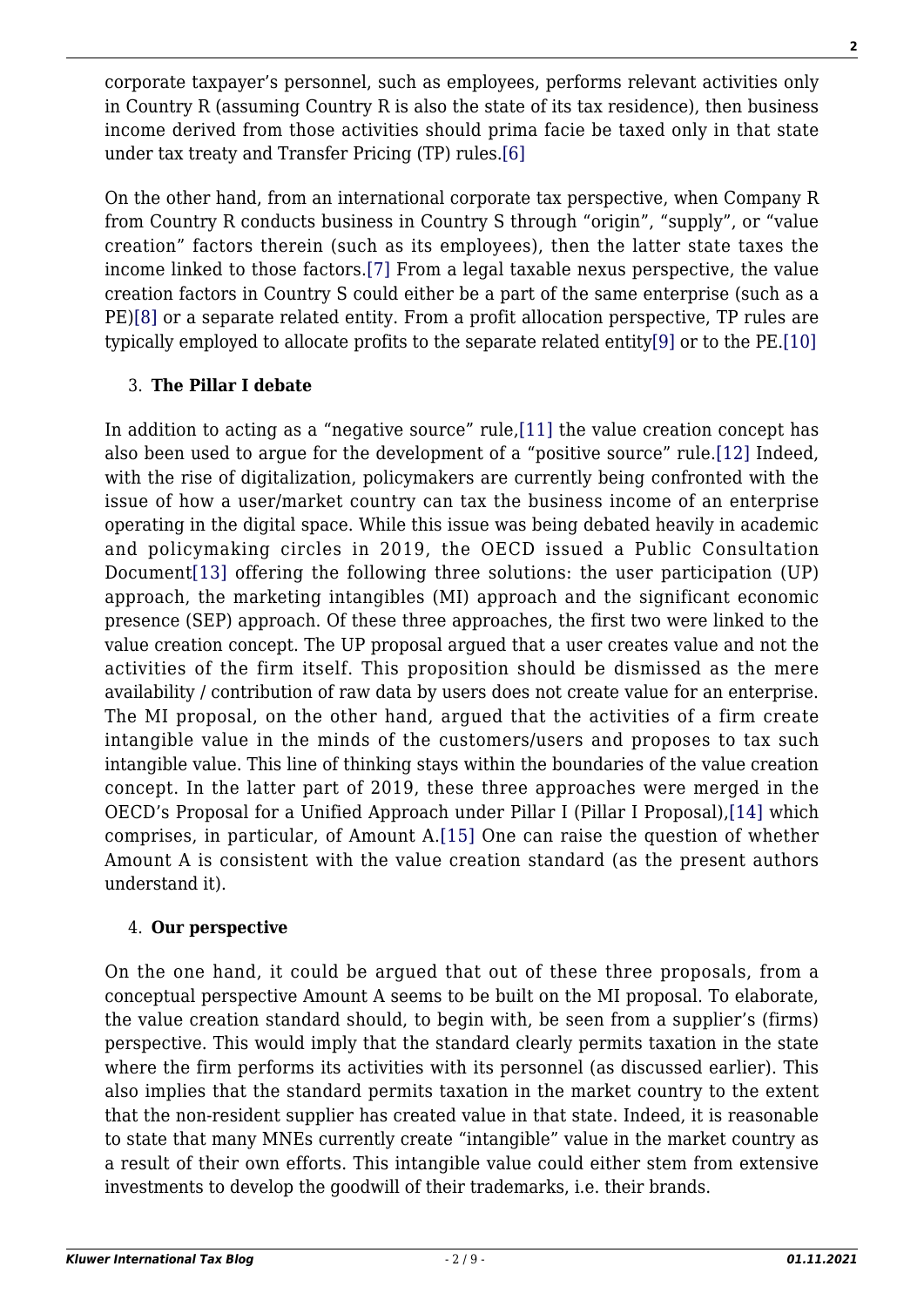<span id="page-2-1"></span><span id="page-2-0"></span>To elaborate, a *trademark* is a sign that is controlled by one legal proprietor, the trademark owner. The trademark owner is conferred a legal monopoly by a public authority – generally a State – over the use of the sign in a given territory.[\[16\]](#page-5-5) From an economic point of view, a trademark is a benchmark that indicates the origin of a good or service;[\[17\]](#page-5-6) as such, the trademark creates incentives for the trademark owners to propose goods or services of at least constant quality.[\[18\]](#page-5-7) This system works because the legal monopoly to use the trademark makes it impossible for competitors of the trademark owner to duplicate the protected sign[.\[19\]](#page-5-8)

<span id="page-2-7"></span><span id="page-2-6"></span><span id="page-2-5"></span><span id="page-2-4"></span><span id="page-2-3"></span><span id="page-2-2"></span>A *brand*, by contrast, is a marketing term which may be defined as a "name, term, design, symbol, or *any other feature* that identifies one seller's good or service as distinct from those of other sellers".[\[20\]](#page-6-0) Fundamentally, the origin of the value of a brand is found in the exclusive right of the owner of the trademark on which the brand is based to use the protected sign[.\[21\]](#page-6-1) To determine the value of a brand, particular attention is paid to consumer preferences[\[22\]](#page-6-2), sunk costs[\[23\],](#page-6-3) access to consumers,[\[24\]](#page-6-4) market phase[\[25\]](#page-6-5) and to the possible existence of a wide portfolio of products that may be obtained under strong brands[.\[26\]](#page-6-6) These various elements may constitute barriers to entry for competitors from the brand owner[.\[27\]](#page-6-7) These barriers to entry have, to some extents, similarities to the barrier to entry deriving from the existence of an exclusive contract[\[28\]](#page-7-0)

<span id="page-2-11"></span><span id="page-2-10"></span><span id="page-2-9"></span><span id="page-2-8"></span>For undertakings, the importance of brands goes far beyond the functions usually attributed to trademark law. The reason therefore is that a brand has *goodwill* attached to it, which may make it one of the most important assets of an undertaking[.\[29\]](#page-7-1)

- Firstly, brands retain various intellectual property rights that provide brand owners with *legal protection* and enable the owners to invest in their brands. As already stated, the protection issued to trademark law profits to brand owners. In addition, a package can be protected through copyrights and designs, and a manufacturing process can be preserved by a patent. For this reason, thanks to the exclusivity provided by the state, brand owners have the incentive to improve their products and to differentiate them from competing products[.\[30\]](#page-7-2)
- <span id="page-2-12"></span>Secondly, brands represent a *competitive and financial advantage*: the loyalty associated with a brand "provides predictability and security of demand for the firm and creates barriers to entry that make it difficult for other firms to enter the market".
- Thirdly, brands reduce barriers to entry for their owner, because the holding of an existing brand may be an important asset for a firm willing to diversify its activities into a new market: the brand, in that sense, will be an indicator of quality of the new product.[\[31\]](#page-7-3) As a means of identification, brands also simplify the *handling or tracing of products*.[\[32\]](#page-7-4)
- <span id="page-2-16"></span><span id="page-2-15"></span><span id="page-2-14"></span><span id="page-2-13"></span>Finally, "brands use non-price factors to differentiate products and drive purchasing decisions along non-functional dimensions"[.\[33\]](#page-7-5) Brands thus enable firms to differentiate their products not only through the four elements which can traditionally be copied by competitors, namely *product*, *price*, *place* and *promotion*, but on the basis of the *personality* of the product, which is an element of differentiation between products that cannot be duplicated[.\[34\]](#page-7-6)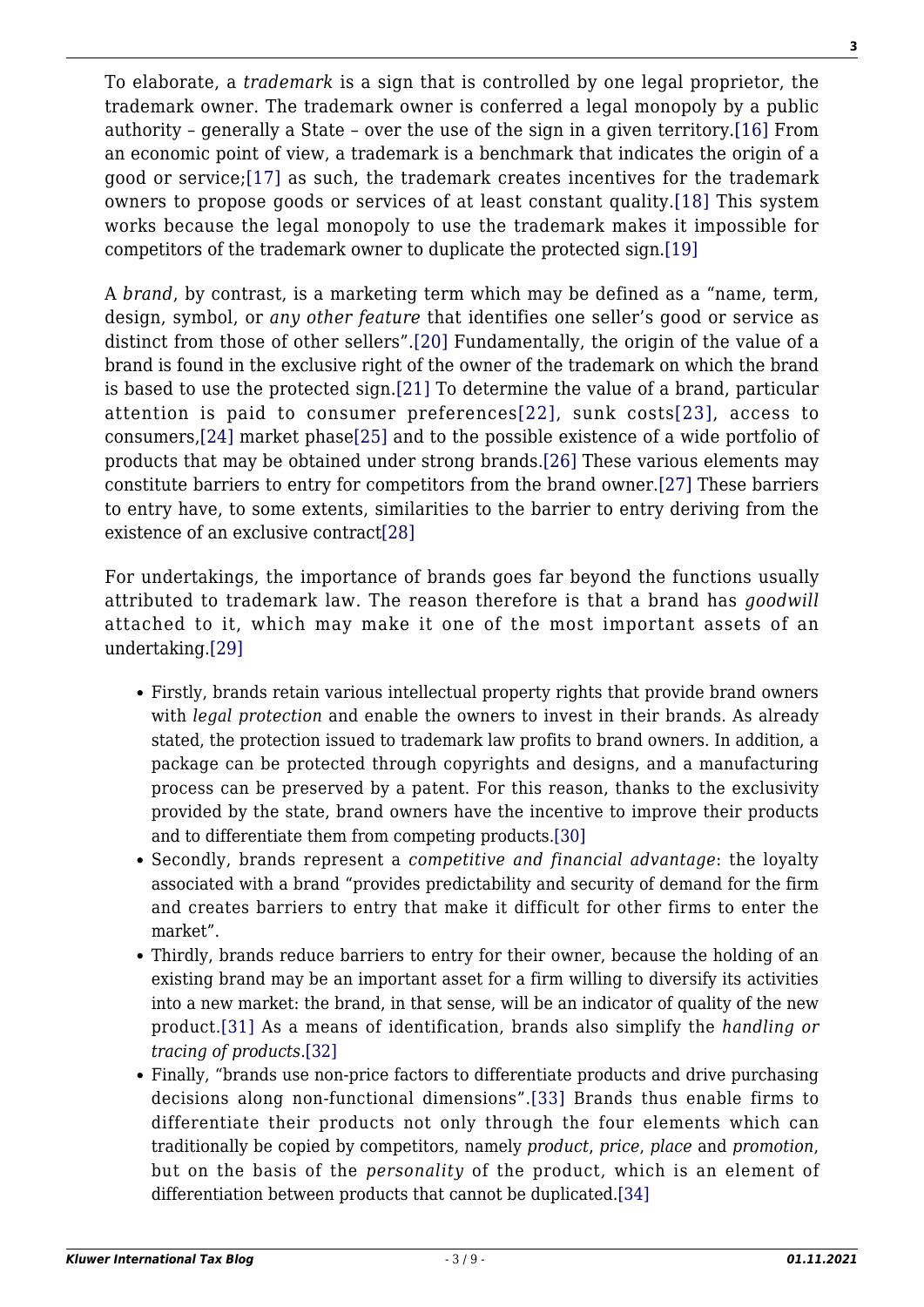It is fundamental to stress one more time that brands find the origin of their economic importance in the legal protection granted by trademark law. As a consequence of the prevention that trademark law offers regarding the use of a protected sign to any person who is not authorised by the right owner, the brand of one undertaking is connected by consumers with the quality of *one* certain product or service only.

<span id="page-3-1"></span><span id="page-3-0"></span>From a tax '*sourcing*' perspective, a few commentators such as *Professor Lawrence Lokken*[\[35\]](#page-7-7) and *Professor Mitchell A Kane*[\[36\]](#page-7-8) have argued that the use of IP could be sourced to the country wherein laws provide legal protection for that propert[y\[37\]](#page-7-9). Other commentators such as *Paul Oosterhuis and Amanda Parsons* build on this line of thinking and state that, under existing principles, '*a strong argument can be made that the jurisdiction where the base of customers or a network exists is a natural source for goodwill and customer-based intangibles*['\[38\]](#page-7-10).

<span id="page-3-3"></span><span id="page-3-2"></span>In light of the above considerations, it could be argued that many MNEs (consumer facing or automated digital service businesses), as a result of their own efforts (especially marketing efforts), create market related intangibles which are "inherently connected to the sales market".[\[39\]](#page-7-11) At the same time, many highly digitalized businesses, in particular those operating as online advertisers or online marketplaces, create user networks (which are currently intangible in nature).

Under the current international corporate tax framework, in most circumstances, the value of these intangible assets that is linked to the user/market country is not taxed. In other words, income that can be "sourced" to the user/market countries escapes taxation. As Amount A seeks to allocate MNE's profits to user/market countries (albeit a portion of the residual profits), it seems consistent with the value creation standard (or at least, our understanding of that standard) [\[40\].](#page-7-12) We do acknowledge that this is a debatable proposition.

<span id="page-3-4"></span>On the other hand, it could be argued that Amount A goes beyond the value creation standard as it incorporates elements of all three proposals. This is especially true as certain elements from the G24 & SEP proposal have been incorporated into the Unified Approach such as i) the international corporate tax base should be based on the "supply-demand" approach which takes into account demand side factors – this would nevertheless ultimately depend on the re-allocation percentages; ii) a predetermined formula should be used to solve the profit allocation issue, as opposed to facts and circumstances transfer pricing rules; iii) the scope of Amount A covers cloud computing businesses which are mostly B2B as opposed to B2C.

### 5. **Way forward and alternate proposals, for instance, UN Proposal**

<span id="page-3-5"></span>Irrespective of the above debate, our view is that the Pillar I blueprint puts forward a strong framework to arrive at a global consensus. As discussed in the IFA / OECD session today, policy makers should take this opportunity to advance the international tax debate as opposed to introducing unilateral taxes (e.g. DSTs). Furthermore, they should stop focussing on bilateral solutions within the existing tax treaty framework (e.g. the UN Proposal[\[41\]](#page-7-13) on digital services which was made without a proper impact assessment as compared to Pillar I which, in combination with Pillar II, seeks to raise USD 50-80 Billion per year). In fact, the UN proposal, on the face of it may seem an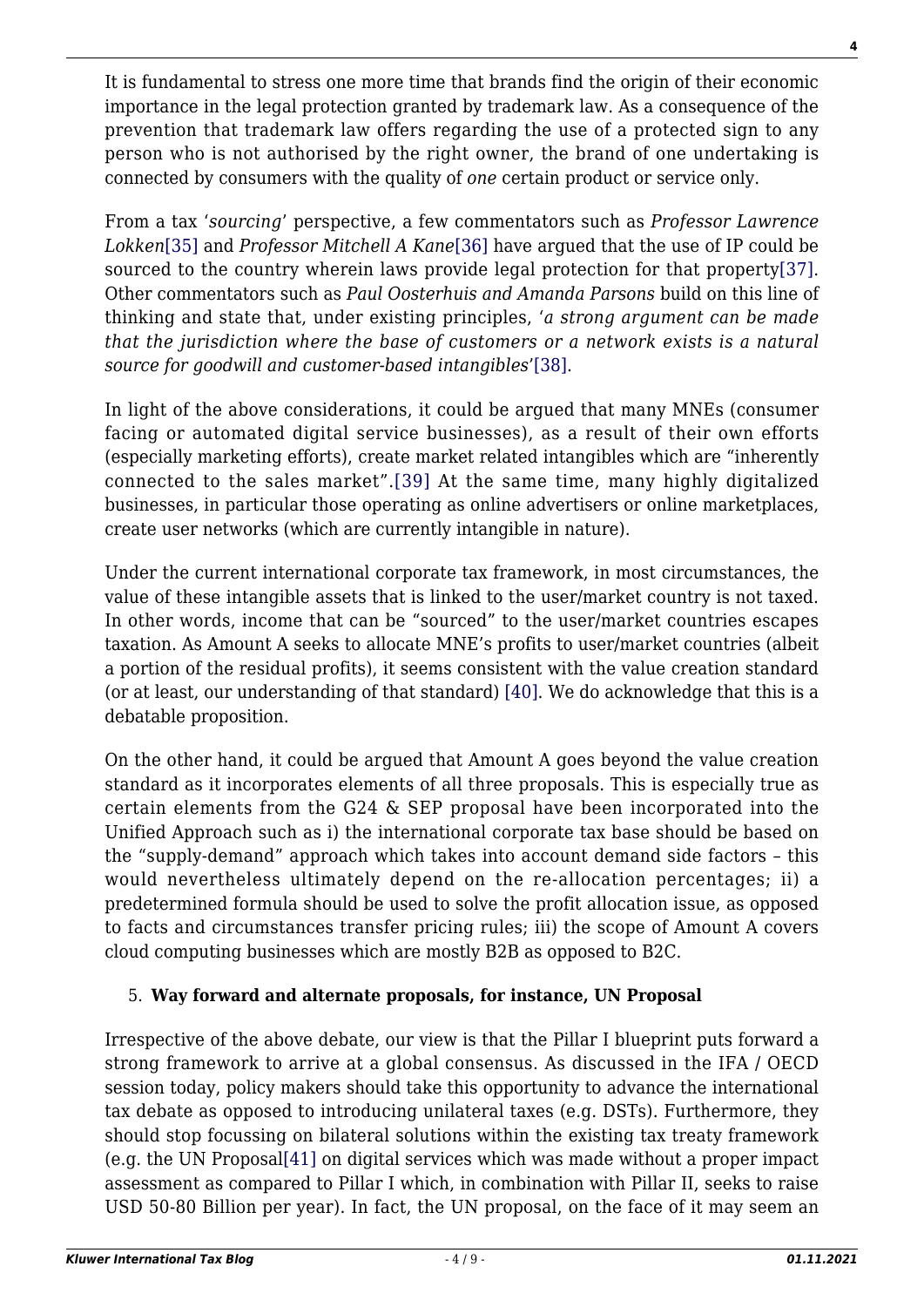easy solution, but is loaded with challenges. A thorough analysis might indicate that its gross withholding approach (Art. 12B Para 2) may not really be in the interest of developing countries in light of its various features, for example, not being applicable to businesses beyond ADS businesses (restrictive scope) as well as its sourcing rules (Art. 12B Paras 6-7). Additionally, in situations wherein the income is connected with a PE, the rules throw you back to Article 7 (Art. 12B Para 5). In such circumstances, if the profit attribution rules are not changed then the income that could be attributable to the PE could be minimal or zero. Also, from a taxpayer's standpoint, the net taxation approach under the proposal (Art. 12B Para 3) does not provide rules for loss relief as compared to the Amount A proposal (pre regime losses or losses within the regime) as well as rules dealing with segmentation. Moreover, as it stays within the existing framework, it does not provide a strong tax certainty mechanism for taxpayers. Thus, the UN proposal, which is a "rushed" out proposal, is prone to disputes which could ultimately lead to double taxation. These matters will be discussed at a later point in time. Stay tuned.

<span id="page-4-0"></span>[\[1\]](#page-0-0) For recent criticism, *see* W. Haslehner & M. Lamensch, *General Report*, in W. Haslehner & M. Lamensch (Eds), Taxation and Value creation, EATLP International Tax Series, vol. 19, Amsterdam: IBFD, 2021, forthcoming.

<span id="page-4-1"></span>[\[2\]](#page-0-1) This said, as rightly pointed out by Prof. Wilkie, "there is no universal understanding or agreement concerning the source of income". *See* J.S. Wilkie, *An Inverted Image Inspires a Question: Comments on Professor Ulrich Schreiber's "Sales-Based Apportionment of Profits"*, 72 Bull. Intl. Taxn. 4/5 (2018), Journal Articles & Papers IBFD.

<span id="page-4-2"></span>[\[3\]](#page-0-2) *See* V. Chand, *Allocation of Taxing Rights in the Digitalized Economy: Assessment of Potential Policy Solutions and Recommendation for a Simplified Residual Profit Split Method*, 47 Intertax 12 (2019).

<span id="page-4-3"></span>[\[4\]](#page-0-3) G.W.J. Bruins et al., *Report on double taxation: Submitted to the Financial Committee*, E.F.S.73.F.19 (League of Nations 1923), pp. 25-40

<span id="page-4-4"></span>[\[5\]](#page-0-4) OECD, *E-Commerce: Transfer Pricing and Business Profits Taxation* (OECD 2005).

<span id="page-4-5"></span>[\[6\]](#page-1-0) V. Chand & B. Malek, *The Relevant Economic Activity Test and Its Impact on International Corporate Tax Policy*, British Tax Rev. 3 (2019).

<span id="page-4-6"></span>[\[7\]](#page-1-1) D. Pinto, *E-Commerce and Source-Based Income Taxation* sec 2.2.1. (IBFD 2003), Books IBFD.

<span id="page-4-7"></span>[\[8\]](#page-1-2) *See* Art. 5 *OECD Model* (2017).

<span id="page-4-9"></span><span id="page-4-8"></span>[\[9\]](#page-1-3) Id., at art. 9(1).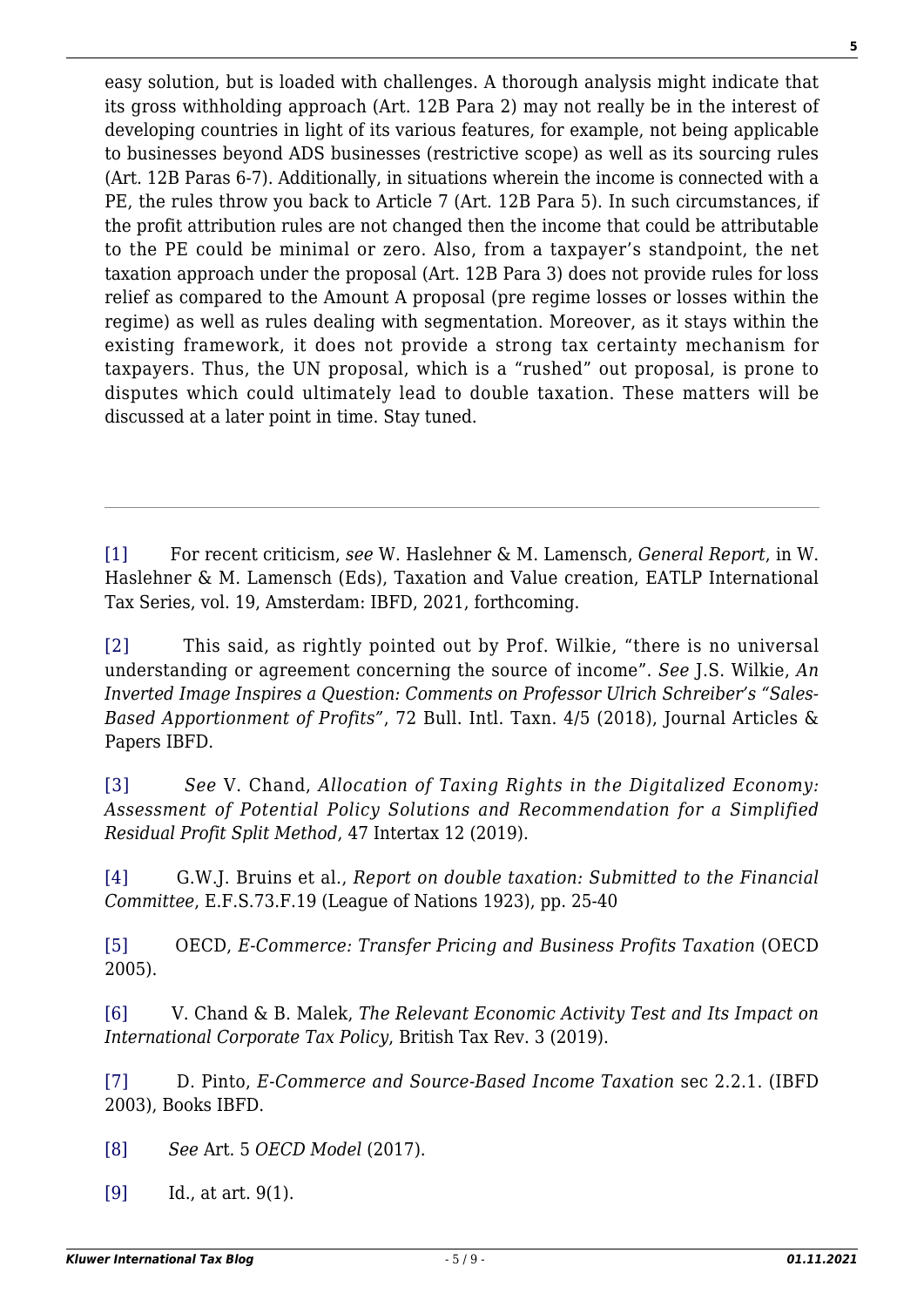[\[10\]](#page-1-3) Id., at art. 7(2)*.*

<span id="page-5-0"></span>[\[11\]](#page-1-4) **J.S. Wilkie,** *New Rules of Engagement? Corporate Personality and the Allocation of "International Income" and Taxing Rights*, in *Tax Treaties after the BEPS Project – A Tribute to Jacques Sasseville* pp. 357-371 (B.J Arnold ed., Canadian Tax Foundation 2018)

<span id="page-5-1"></span>[\[12\]](#page-1-5) A.J. Martín Jiménez, *Value Creation: A Guiding Light for the Interpretation of Tax Treaties?*, 74 Bull. Intl. Taxn. 4/5. pp. 207-214 (2020), Journal Articles & Papers IBFD., at pp. 200-207.

<span id="page-5-2"></span>[\[13\]](#page-1-6) OECD/G20, *Public Consultation Document: Addressing the Tax Challenges of the Digitalisation of the Economy, 13 February-6 March 2019* (OECD 2019), Primary Sources IBFD.

<span id="page-5-3"></span>[\[14\]](#page-1-7) OECD, *Public Consultation Document: Secretariat Proposal for a "Unified Approach" under Pillar One, 9 October-12 November 2019* (OECD 2019) [hereinafter *Secretariat Proposal*].

<span id="page-5-4"></span>[\[15\]](#page-1-8) OECD (2020), *Tax Challenges Arising from Digitalisation – Report on Pillar One Blueprint : Inclusive Framework on BEPS*, OECD/G20 Base Erosion and Profit Shifting Project, Éditions OCDE, Paris,<https://doi.org/10.1787/beba0634-en>. [hereinafter *Pillar One Blueprint*].

<span id="page-5-5"></span>[\[16\]](#page-2-0) J. Phillips,*Trade Mark Law: A Practical Anatomy*, para. 1.15 (2003); see also E. Mestmäcker, *Gewerbliche Schutzrechte und Urheberrechte in der Eigentums- und Wirtschaftsordnung*, in: A. Fuchs/ H. Schwintowski/ D. Zimmer, (EDS), *Wirtschaftsund Privatrecht im Spannungsfeld von Privatautonomie, Wettbewerb und Regulierung, Festschrift für Ulrich Immenga zum 70. Geburtstag* (2004), p. 261

<span id="page-5-6"></span>[\[17\]](#page-2-1) Court of Justice, Judgement in *Sirena v Eda* EU:C:1979:236, para. 16; Masoudi, Speech, II.C.; Phillips, paras 2.24 ff. More recently, the Court of Justice has also recognised other functions, "in particular that of guaranteeing the quality of the goods or services in question and those of communication, investment or advertising" (Court of Justice, Judgement in *L'Oréal and Others* EU:C:2009:378, para. 58).

<span id="page-5-8"></span><span id="page-5-7"></span>[\[18\]](#page-2-2) On the whole aspect, see *e.g.* S. Dogan & M. Lemley, *Trademarks and Consumer Search Costs on the Internet, in:* 41(3) Houston Law Review *(2004),* pp. 786 ff.; N. Economides, *The Economics of Trademarks,in:* 8(4) *The Trademark Reporter* 523 (1988), pp. 525 ff.; W. Landes & R. Posner, *Trademark Law: An Economic Perspective,* 30(2) *Journal of Law and Economics* 265 (1987), pp. 268 ff.; D. Desai, *Response: An Information Approach to Trademarks,* 100(6), in: *The Georgetown Law Journal* 2119 (2012), p. 2121. As such, "trademarks have a self-enforcing feature: they are valuable because they denote consistent quality, and a firm has an incentive to develop a trademark only if it is able to maintain consistent quality", see W. Landes & R. Posner, *op. cit*., p. 270. Trademarks seek other goals than other intellectual property rights such as patents and copyrights, which aim to encourage innovation and facilitate trade, see F. Lévêque & Y. Ménière, *The Economics of Patents and Copyright* (2004), pp. 3 f. For a description of other economic functions sometimes associated with trademark law, see S. Dogan & M. Lemley, *op. cit.*, p. 799.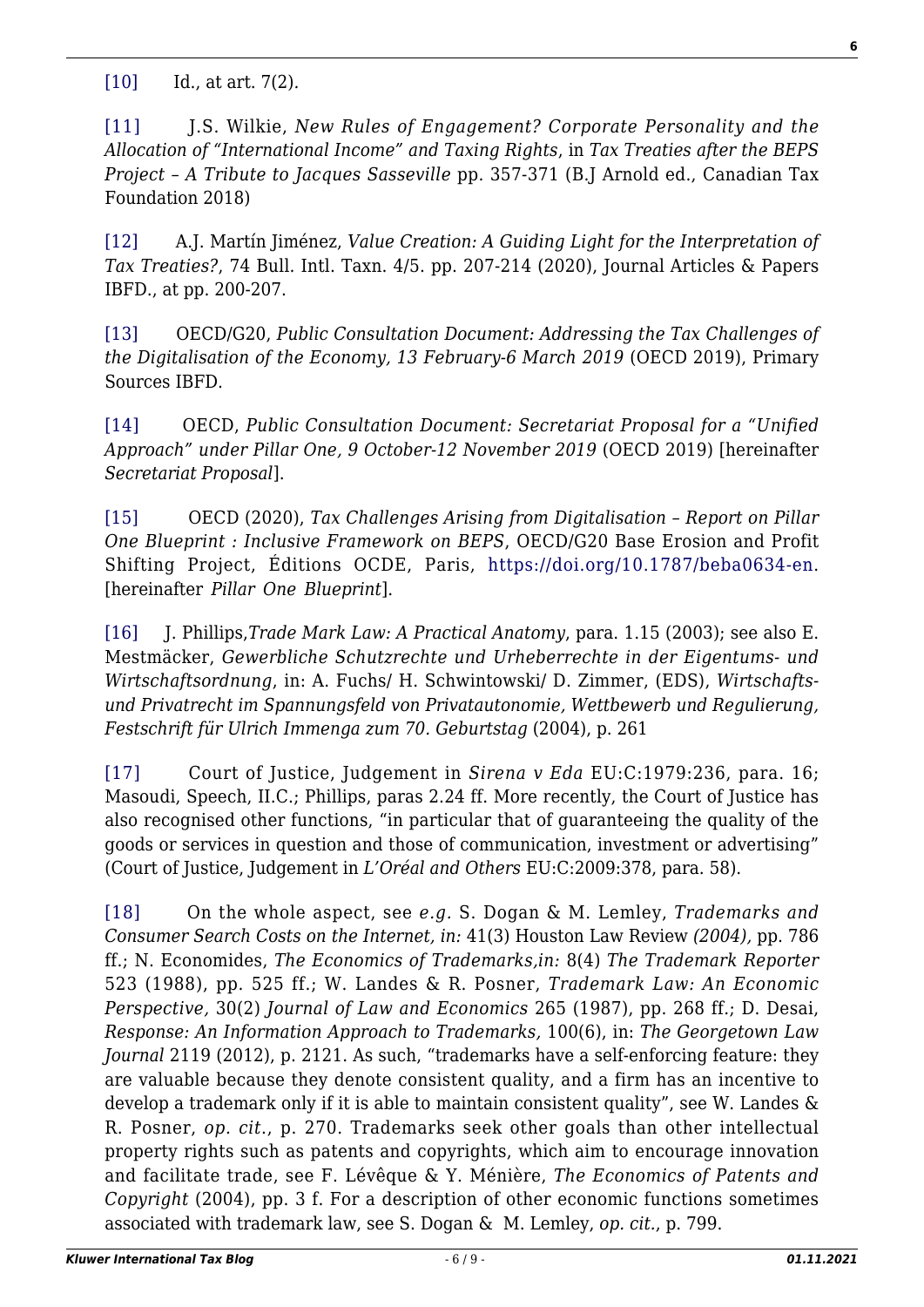[\[19\]](#page-2-3) R. Bone, *Enforcement Costs and Trademark Puzzles*, 0(8) *Virginia Law Review* 2099 (2004), pp. 2107 f.; J. Drexl, *Is There a "More Economic Approach" to Intellectual Property and Competition Law?*, in: J. Drexl (Ed.), *Research Handbook on Intellectual Property and Competition Law*, Cheltenham/Northampton (2008), p. 51.

<span id="page-6-0"></span>[\[20\]](#page-2-4) P. Bennett, "Brand", *Dictionary of Marketing Terms*, 2nd edn (1995).For an overview of the different brand approaches that have been developed by marketing and brand management scholars, see T. Heding/ C. Knudtzen/M. Bjerre, *Brand Management: Research, Theory and Practice* (2009), pp. 20 ff.

<span id="page-6-1"></span>[\[21\]](#page-2-5) Said differently, the fact that a trademark enables customers to differentiate the goods or services of a certain firm from those of other firms, is the basis of the creation of any successful brand, U. Bernitz, *Misleading Packaging, Copycats, and Look-Alikes: An Unfair Commercial Practice* in: A. Ezrachi & U. Bernitz (Eds.), *Private Labels, Brands, and Competition Policy: The Changing Landscape of Retail Competition* (2009), p. 219.

<span id="page-6-2"></span>[\[22\]](#page-2-6) The different levels of consumer preferences are described using legal concepts such as brand *recognition*, brand *reputation*, brand *loyalty* (or concepts issued from the marketing sciences (brand equity concept) such as brand *awareness*, brand *image* and brand *loyalty*). Higher consumer preferences towards a brand are associated with increased barriers to entry for competitors. A special case of loyalty exists vis-à-vis certain brands that retailers consider necessary to have on their shelves because of the demand of consumers (must-have brands), on the whole aspect, cf. D. Canapa, *Trademarks and Brands in Merger Control : An Analysis of the European and Swiss Legal Orders* (2016), p. 32.

<span id="page-6-3"></span>[\[23\]](#page-2-6) Building and promoting a new brand requires important investments in advertising and marketing; these investments, which cannot be recovered in the case of a failure, constitute a sunk cost and therefore a barrier to entry (European Commission, Case IV/M.190 – Nestlé/Perrier, para. 97).

<span id="page-6-4"></span>[\[24\]](#page-2-6) Existing brands may constitute a barrier to entry on the market by rendering access to consumers more difficult for products of new brands for reasons of limited shelf space or for distribution restrictions: retailers and distributors have to make choices in the selection of products, and take into account the existing consumer preferences, for example regarding branding, to make these choices.

<span id="page-6-5"></span>[\[25\]](#page-2-7) Brands are generally more important in stable, mature or declining markets than in dynamic (innovation-driven) or growing ones, in which other factors, such as the quality of innovation, play a more fundamental role.

<span id="page-6-6"></span>[\[26\]](#page-2-8) In such a case, competitors must one the one hand overcome the reputation of the brands constituting the portfolio and, on the other hand, gain access to shelf space which is limited because of the range of products sold under different brands that may be offered by the brand portfolio holder.

<span id="page-6-7"></span>[\[27\]](#page-2-9) Brands linked to trademarks, and intellectual property rights in general, may be treated as a "barrier to entry" if this terminology does not have *per se* a pejorative meaning. Trademarks and other intellectual property rights exclude the use of the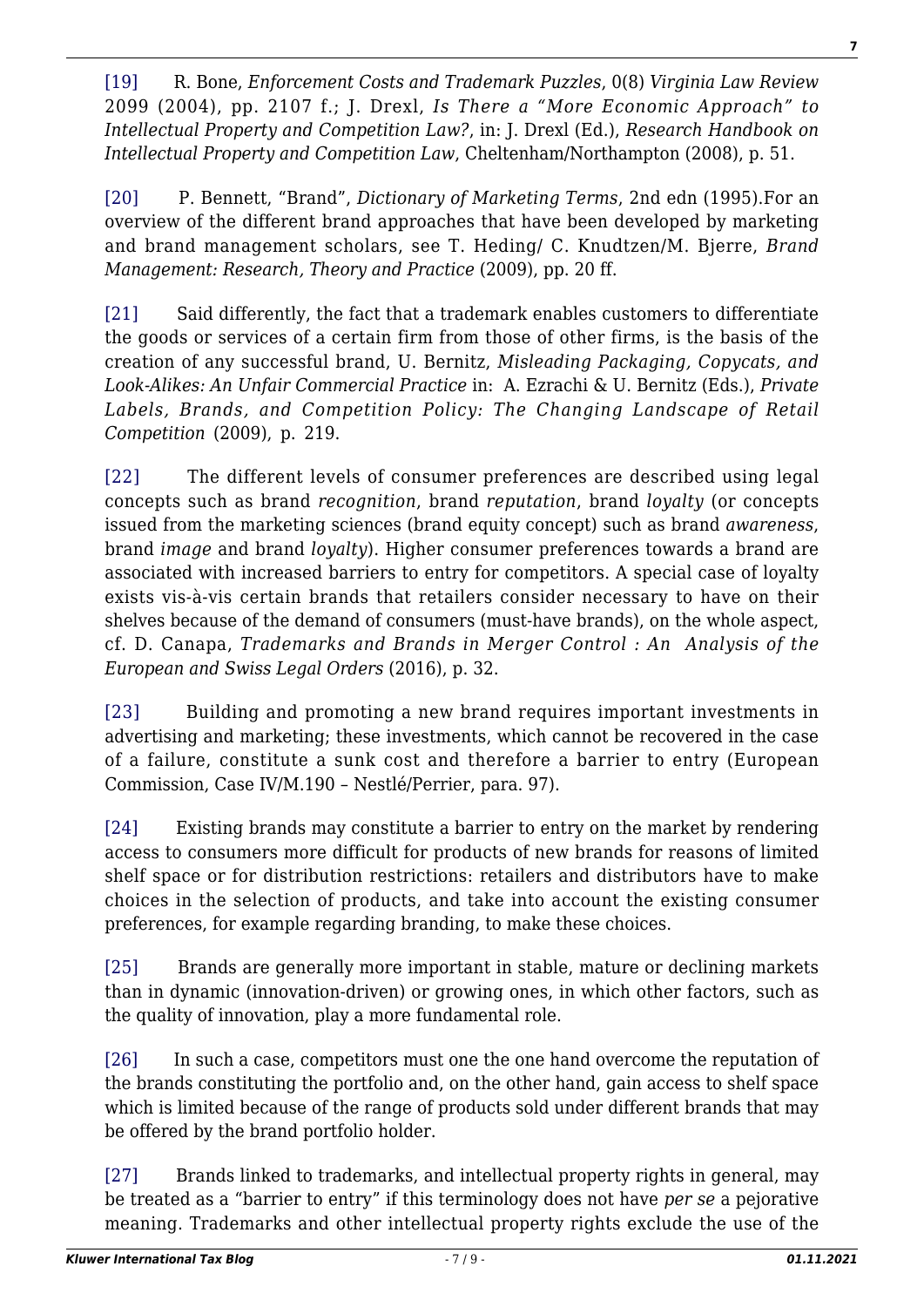protected right to non-authorised persons, but they do not exclude competition (C. Von Weizsäcker, *Martkzutrittsschranken*, in:P. Oberender (Ed.), *Effizienz und Wettbewerb* (2005), pp. 46 ff.; H. Ullrich & A. Heinemann, in: U. Immenga & E. Mestmäcker, *Immaterialgüterrecht*, paras 21 ff.).

<span id="page-7-0"></span>[\[28\]](#page-2-10) D. Canapa, *op.cit.,* p 39.

<span id="page-7-1"></span>[\[29\]](#page-2-11) U. Bernitz, *op.cit*., p. 221.

<span id="page-7-2"></span>[\[30\]](#page-2-12) G. Gundlach & J. Philipps, *Brands and Brand Management,* in: D. Desai/ I. Lianos/S. Waller (Eds.), *Brands, Competition and IP* (2015), p. 124, the brand and brand management literatures underscore that "brands are "real" forms of product differentiation."

<span id="page-7-3"></span>[\[31\]](#page-2-13) P. Davis & K. Edwards-Warren, *An Introduction to the Competitive Effects of Branding*, in: D. Dessai/ I. Lianos/S. Waller (Eds.), *Brands, Competition and IP* (2015), p. 16.

<span id="page-7-4"></span>[\[32\]](#page-2-14) On the whole aspect, see K. Keller, *Strategic Brand Management: Building, Measuring, and Managing Brand Equity,* 4th edn (2012), pp. 35 f.; see also P. Dobson & R. Chakraborty, *Private Labels and Branded Goods: Consumers' "Horrors" and "Heroes"*, in: A. Ezrachi & U. Bernitz (Eds), *Private Labels, Brands, and Competition Policy: The Changing Landscape of Retail Competition* (2009), p. 104.

<span id="page-7-5"></span>[\[33\]](#page-2-15) D. Desai & S. Waller, *Brands, Competition, and the Law*, in: 5(2010) *Brigham Young University Law Review* 1425 (2010), pp. 1443 ff.

<span id="page-7-6"></span>[\[34\]](#page-2-16) C. Lury, *The Logos of the Global Economy (2004),* p. 33.

<span id="page-7-7"></span>[\[35\]](#page-3-0) L. Lokken, *The Sources of Income From International Uses and Dispositions of Intellectual Property,* 36 Tax Law Rev. 233*,* 242 (1981*)*.

<span id="page-7-8"></span>[\[36\]](#page-3-0) M.A. Kane, *A Defense of Source Rules in International Taxation,* 32 Yale J. on Regulation 311*,* 341-342 (2015*)*.

<span id="page-7-9"></span>[\[37\]](#page-3-1) R. Vann, *Reflections on Business Profits and the Arm's-Length Principle*, in *The Taxation of Business Profits under Tax Treaties*, 145-146 (B. J. Arnold, J. Sasseville & E. M. Zolt eds, Canadian Tax Foundation, 2003).

<span id="page-7-10"></span>[\[38\]](#page-3-2) P. Oosterhuis & A. Parsons, *Destination Based Income Taxation: Neither Principled Nor Practical?, 71* Tax Law Rev. 515*,* 522-524 (2018*)*.

<span id="page-7-11"></span>[\[39\]](#page-3-3) R.J. Vann, *Taxing International Business Income: Hard-Boiled Wonderland and the End of the World*, 2 World Tax J. 3 (2010), Journal Articles & Papers IBFD.

<span id="page-7-13"></span><span id="page-7-12"></span>[\[40\]](#page-3-4) V.Chand, G. Lembo, *Intangible Related Profit Allocation within MNEs based on Key DEMPE Functions*, International Tax Studies, Journal Articles & Papers IBFD (2020) available on [https://www.ibfd.org/IBFD-Products/Journal-Articles/International-Tax-Studies/collecti](https://www.ibfd.org/IBFD-Products/Journal-Articles/International-Tax-Studies/collections/itaxs/html/itaxs_2020_06_o2_1.html) [ons/itaxs/html/itaxs\\_2020\\_06\\_o2\\_1.html](https://www.ibfd.org/IBFD-Products/Journal-Articles/International-Tax-Studies/collections/itaxs/html/itaxs_2020_06_o2_1.html)